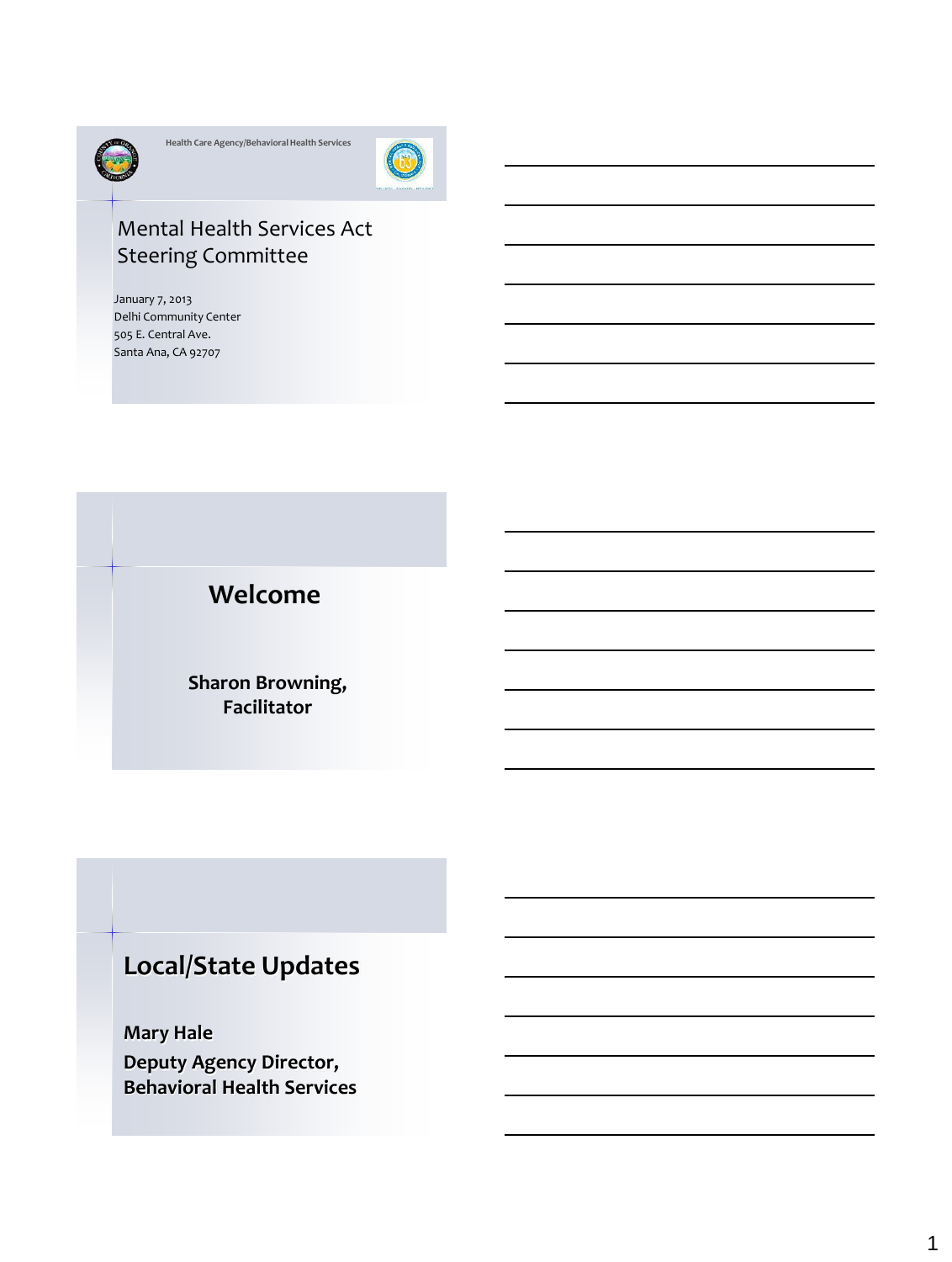# **2013 MHSA Calendar Winning Participants**



### FY 2013/14 MHSA Plan Update

Budget Overview

Bonnie Birnbaum, DrPH, JD January 2013

## Component Summary

- Capital Facilities and Technologic Needs: No new funding. **No action needed**.
- PEI: Previously approved 10/12. **No action needed.**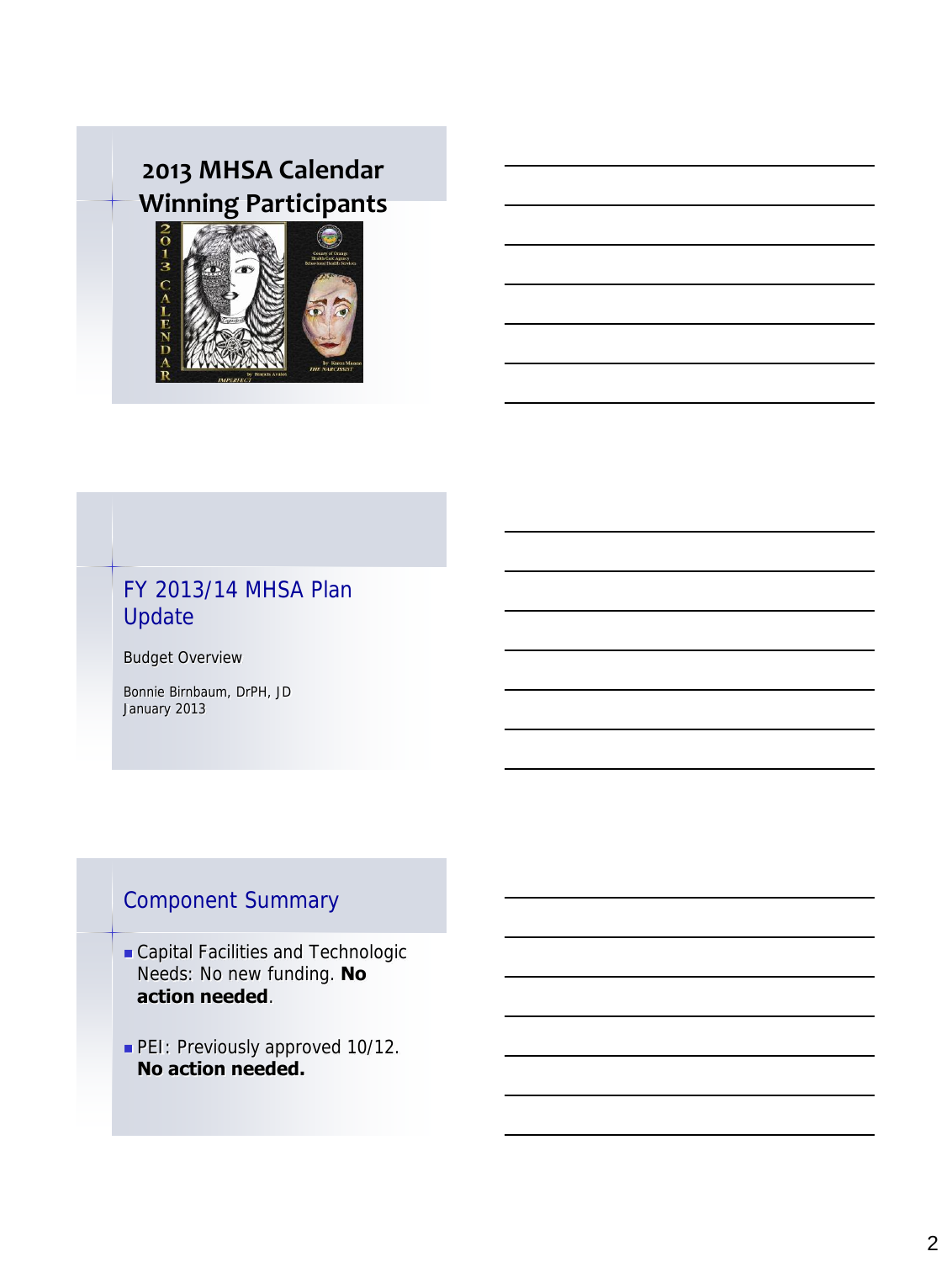### Component Summary (Cont'd)

- Recommendations from subcommittees. Goal is to adjust funding to be consistent with actual expenditures. **Action needed.**
	- CSS Adults and Older Adults
	- CSS Children and Youth
- Recommendations from subcommittees. Goal is to maintain existing programs. **Action needed.**
	- Workforce Education and Training

### **Component Summary (Cont'd)**

- **Innovations: Advisory Committee** Recommendations for new Projects. Each new Project will be funded for three years. **Action needed.**
- **Existing INN Projects previously** approved. **No Action needed.**

# **[CSS Adults and Older](CSS Budget Spreadsheet for Sub Committee Mtng.xls)  [Adults 2013](CSS Budget Spreadsheet for Sub Committee Mtng.xls) [-2014](CSS Budget Spreadsheet for Sub Committee Mtng.xls)  [Budget](CSS Budget Spreadsheet for Sub Committee Mtng.xls)**

**Helen Cameron, Chair CSS Adults and Older Adults Subcommittee**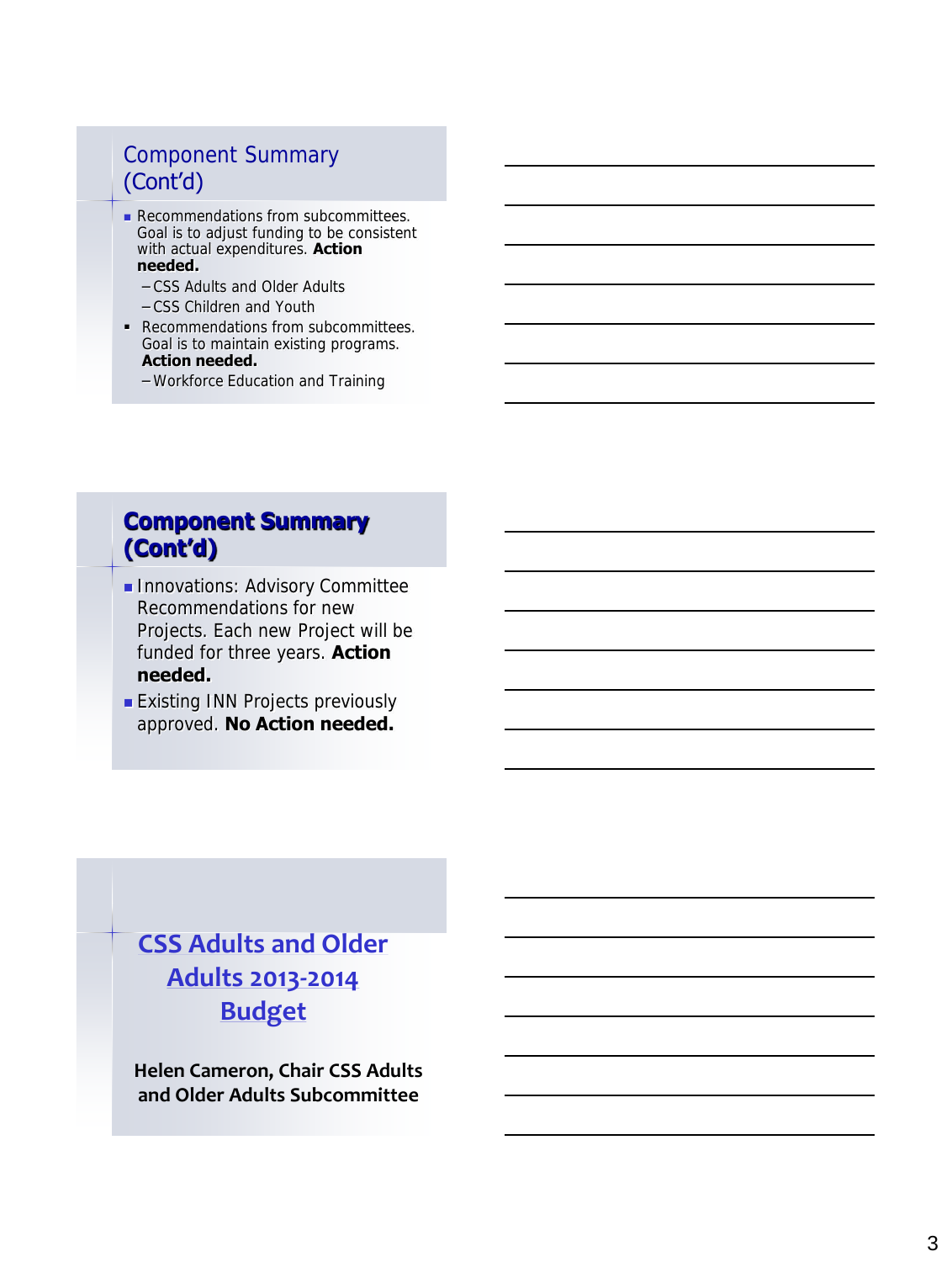# **[CSS Children and TAY](CSS Budget Spreadsheet for Sub Committee Mtng.xls)  [2013-2014 Budget](CSS Budget Spreadsheet for Sub Committee Mtng.xls)**

**Kelly Tran, Chair CSS Children and TAY Subcommittee**

# **ACTION ITEM**

Approve proposed CSS FY 2013-14 Budget

## **[WET 2013-2014](WET Budget Spreadsheet for Sub Committee Mtg.xls)  [Budget](WET Budget Spreadsheet for Sub Committee Mtg.xls)**

**William Gonzalez, C0-Chair WET Subcommittee**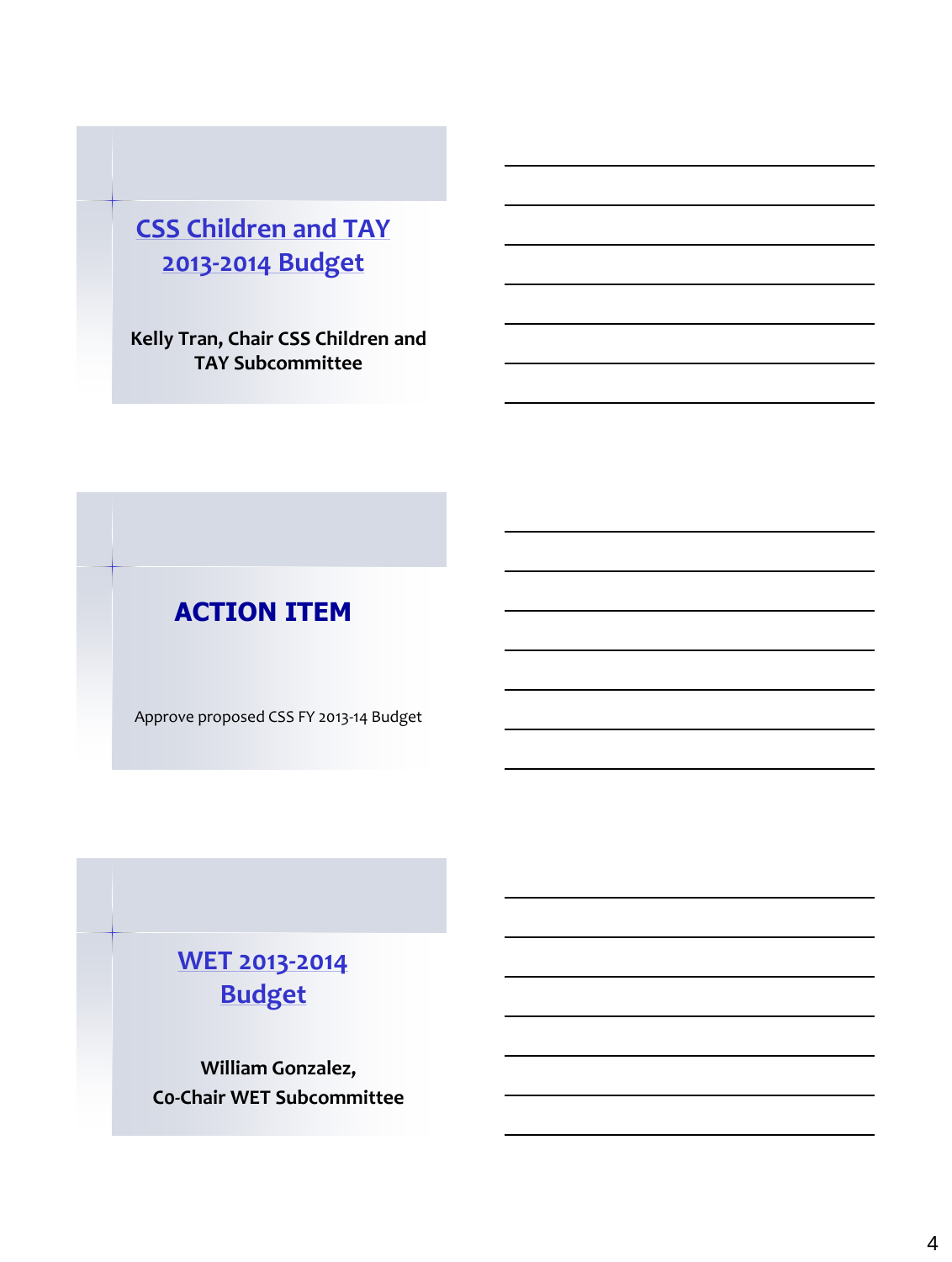# **ACTION ITEM**

Approve proposed WET FY 2013- 14 Budget

## **Innovation**

**Gerry Aguirre, Innovations Coordinator Linda Smith, Innovations Advisory Committee** 

#### Innovation

- 5% of CSS and PEI funding
- An Innovation Project is defined as one that contributes to learning in one or more of the following three ways:
	- 1. Introduces new mental health practices/approaches 2. Makes a change to existing mental health
	- practices/approaches
	- 3. Introduces a new application to the mental health system of promising community driven practices/approaches
- Each Innovation Project will include a thorough evaluation
- By their very nature, not all INN projects will be successful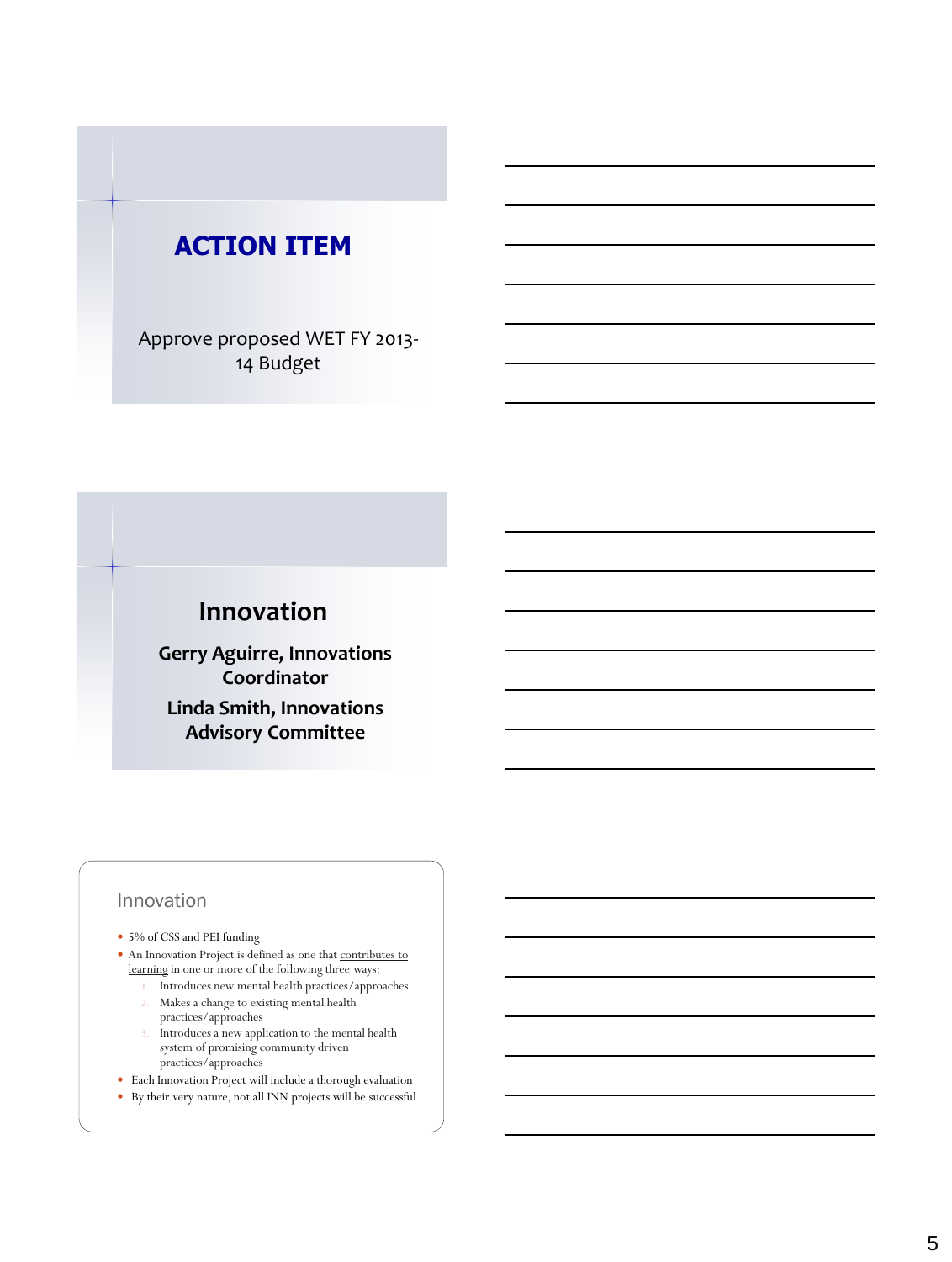#### Innovation Goals

1. To provide the opportunity to "try out" new approaches that can inform current and future practices/approaches in communities and contributes to learning.

#### Innovation Goals

- 2. Each project has to address at least one of the following four essential purposes:
	- Increase access to underserved groups
	- Increase the quality of services, including better outcomes
	- Promote interagency collaboration
	- Increase access to services

### Current Projects (10 Total) – approved June '10

INN-01: Integrated Community Services

- INN-02: (Family-Focused Crisis Management) – Collective Solutions
- INN-03: Volunteer To Work
- INN-04: (OK to Be Me) OC ACCEPT
- INN-05: (Vet Connect) OC4VETS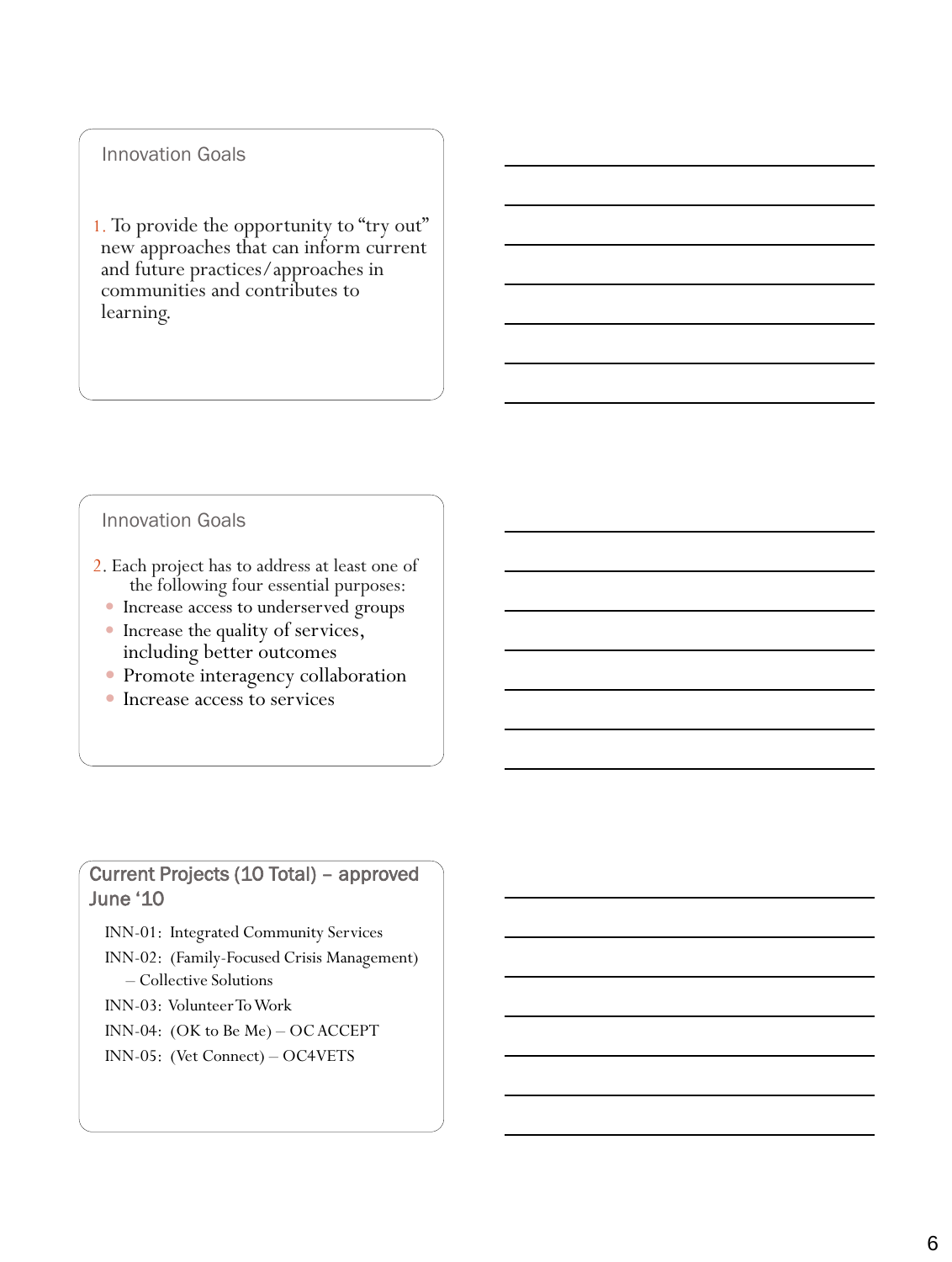#### Current Approved Projects (Cont'd)

INN -06: Community Cares Project

- INN -07: Education, Training and Research Institute
- INN -08: Project Life Coach
- INN -09: Training to Meet the Mental Health Needs of the Deaf Community
- INN -10: (Consumer Early Childhood Mental Health) – Brighter Futures

#### Planning Process

- Goal was to reach numerous community members to generate as many ideas as possible.
- Collection of Innovation Proposal Form (IPF), deadline: October 22,2012.
- $\bullet$  Innovation Advisory Committee 10 Members who are non -conflicted and represent community stakeholders, consumers and family members. Committee's purpose is to recommend and prioritize ideas for funding.

#### Planning Process (cont'd)

- MHSA Steering Committee meeting for approval, date: January, 7 2013
- 30 -days posting for public comment, date: March 2013
- Mental Health Board hearing, date: April 2013
- Board of supervisors approval, date: May 2013
- MHSA 2013/14 Plan Update sent to the Oversight and Accountability Commission for approval of new INN Projects, date: June 2013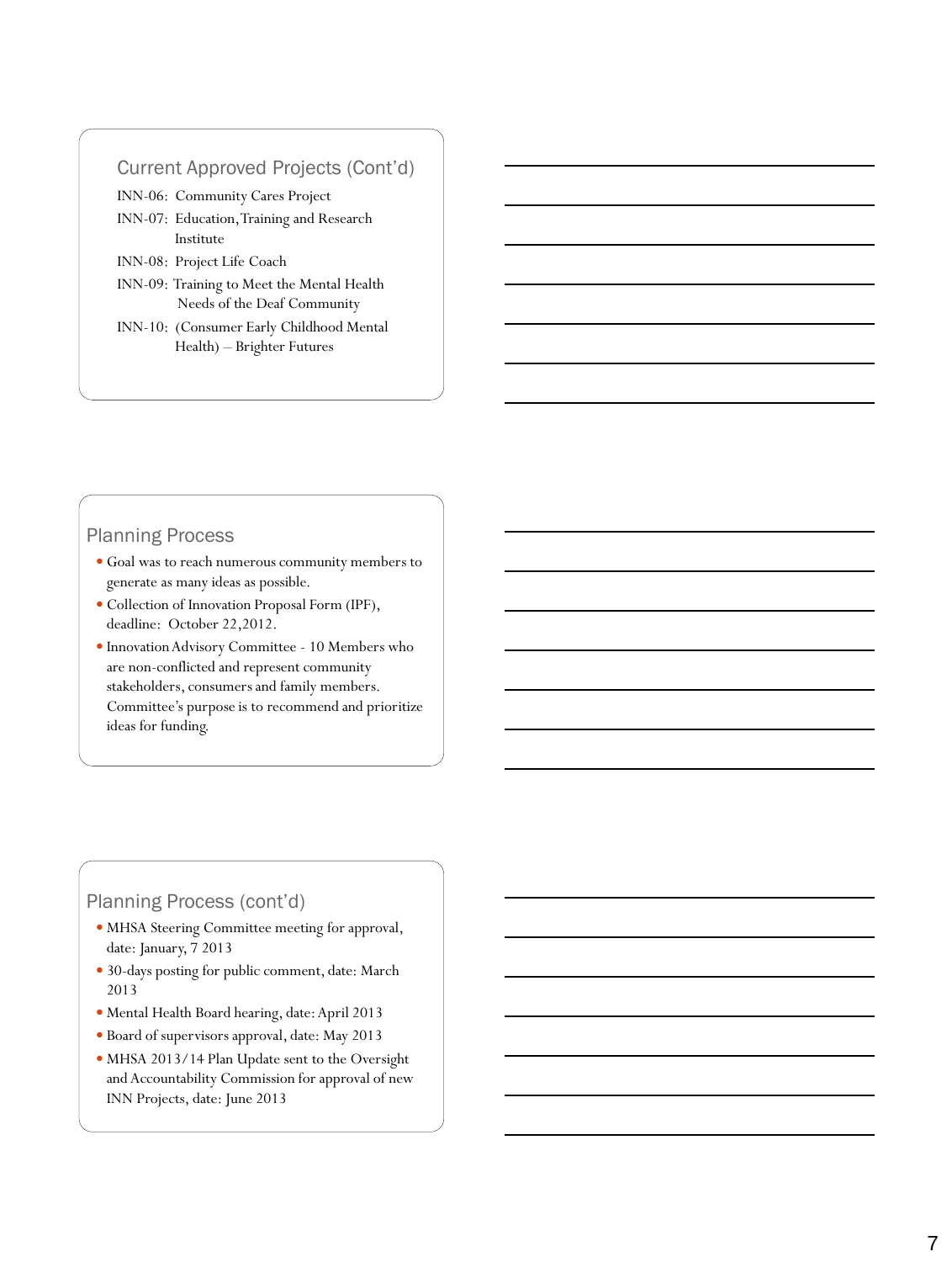#### **Results**

- 8 webinars were conducted: English, Vietnamese, Spanish, Korean, and Farsi to ensure all communities, including the Deaf and Hard of Hearing community, had a chance to understand the purposes of Innovation funding.
- •22 ideas were considered

#### Results (cont'd)

- Throughout the months of November and December 2012, the Innovation Advisory Committee reviewed, discussed and prioritized the newly submitted ideas as well as the 2 remaining viable ideas from the 2010 list for recommendation to the MHSA Steering Committee.
- Innovation Advisory committee decided to fund approved ideas for 3 years utilizing the funding for FY 13 -14, FY 14 -15, and FY 15 -16, total to an estimated \$15M

Recommended Ideas as Prioritized by the Innovations Advisory Committee (IAC)

- 1. Proactive On -Site Engagement in the Collaborative Courts to Offer Access to Mental Health Education Programs to Reduce Recidivism
- 2. Religious Leaders Mental Health First Aid
- 3. Access to Mobile/Cellular/Internet Devices in Improving Quality of Life
- 4. Veterans Services for Military/Veteran Families and Caregivers
- 5. The Brain & Your Health Education Exhibition and Resource Center
- 6. Skills Sets for Independent Living & Project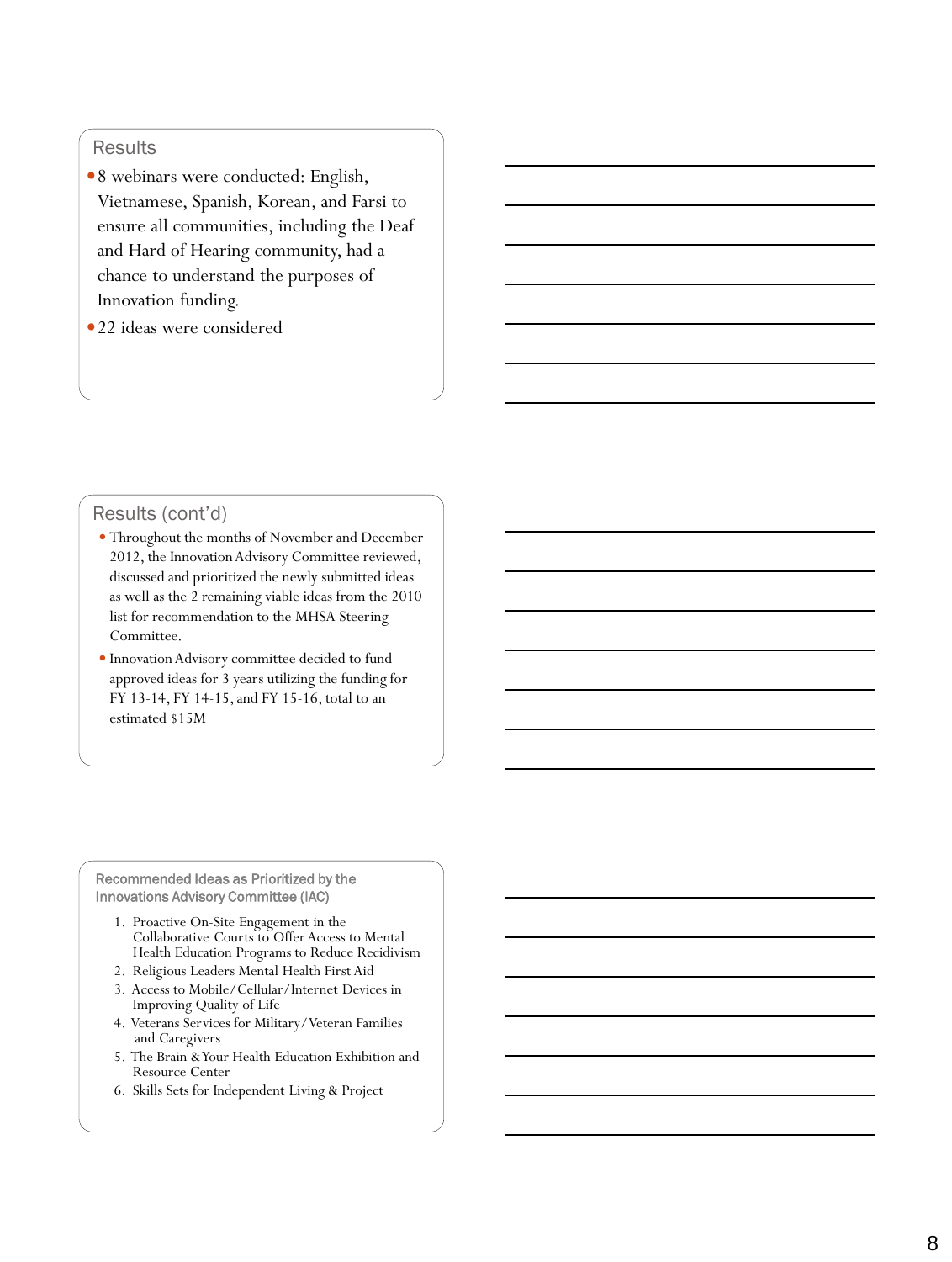#### Recommended Ideas

- 7. Healthy Ideas Partners: A Community Collaboration Addressing Depression in Older Adults
- 8. Increase Access to Underserved Spanish Speaking Latinos of Orange County
- 9. Retreats for the Caregiving Families
- 10. Safe in Any Place: Addressing Bullying through Psychodrama
- 11. Use of Community Parent Education (COPE) Model to Lead Parent Training Groups

#### Recommended Ideas

- 12. Arts Heal Trauma Studios Project
- 13. Enhanced BHS Customer Service System
- 14. Behavioral Health Independence Services
- 15. Religious Leaders Joint Counseling Project
- 16. Civilized Rather Than Criminalized

Final Recommended List (based on available funding & estimated program cost)

- **INN2 -01 : Proactive On -Site Engagement in the Collaborative Courts to Offer Access to Mental Health Education Programs to Reduce Recidivism**
	- This idea proposes to help reduce the increased rate of criminalization of people living with mental illness. This program will have a community mental health providers on -site at court settings to engage/offer educational programs that the client or family member may have not considered otherwise.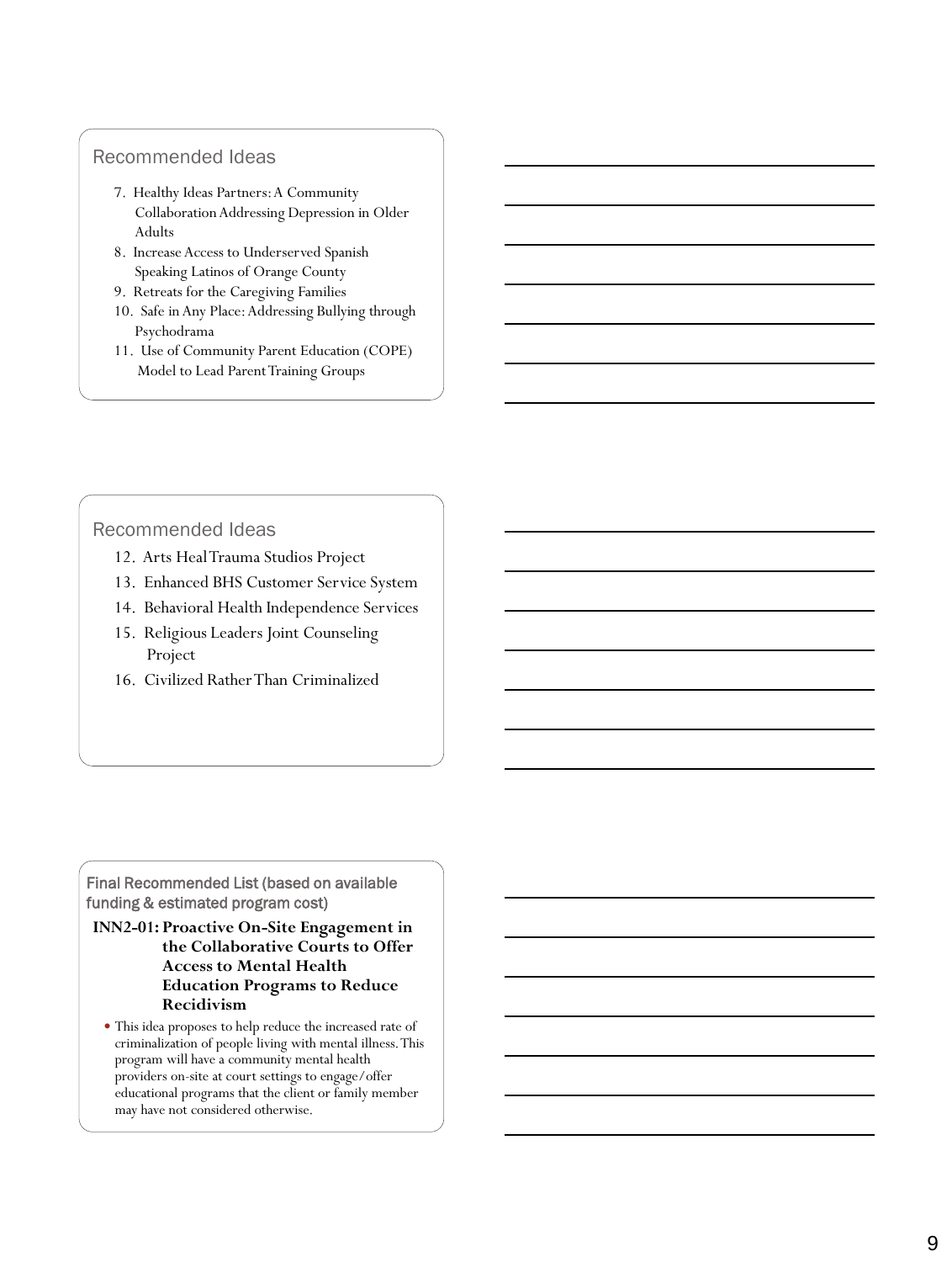Final Recommended List (based on available funding & estimated program cost

#### **INN2 -02: Religious Leaders Mental Health First Aid**

This idea proposes to train faith -based leaders in Orange County to conduct MHFA training. The trainers will then be able to teach MHFA to members of their congregations.

Final Recommended List (based on available funding & estimated program cost)

#### **INN2 -03: Access to Mobile/Cellular/Internet Devices in Improving Quality of Life**

 This idea proposes to provide mobile/technology components (e.g., phones, iPads) to adults with severe and persistent mental illness as part of a Social Support Model to mental health services. It will assess whether the technology will assist clients in improving treatment adherence, accessing community services, and improving overall health outcomes.

Final Recommended List (based on available funding & estimated program cost)

#### **INN2 -04: Veterans Services for Military/Veteran Families and Caregivers**

This idea proposes to expand the current Veterans Innovation project by offering services to family members of vets. The program will provide trained behavioral health clinicians and peers to provide services.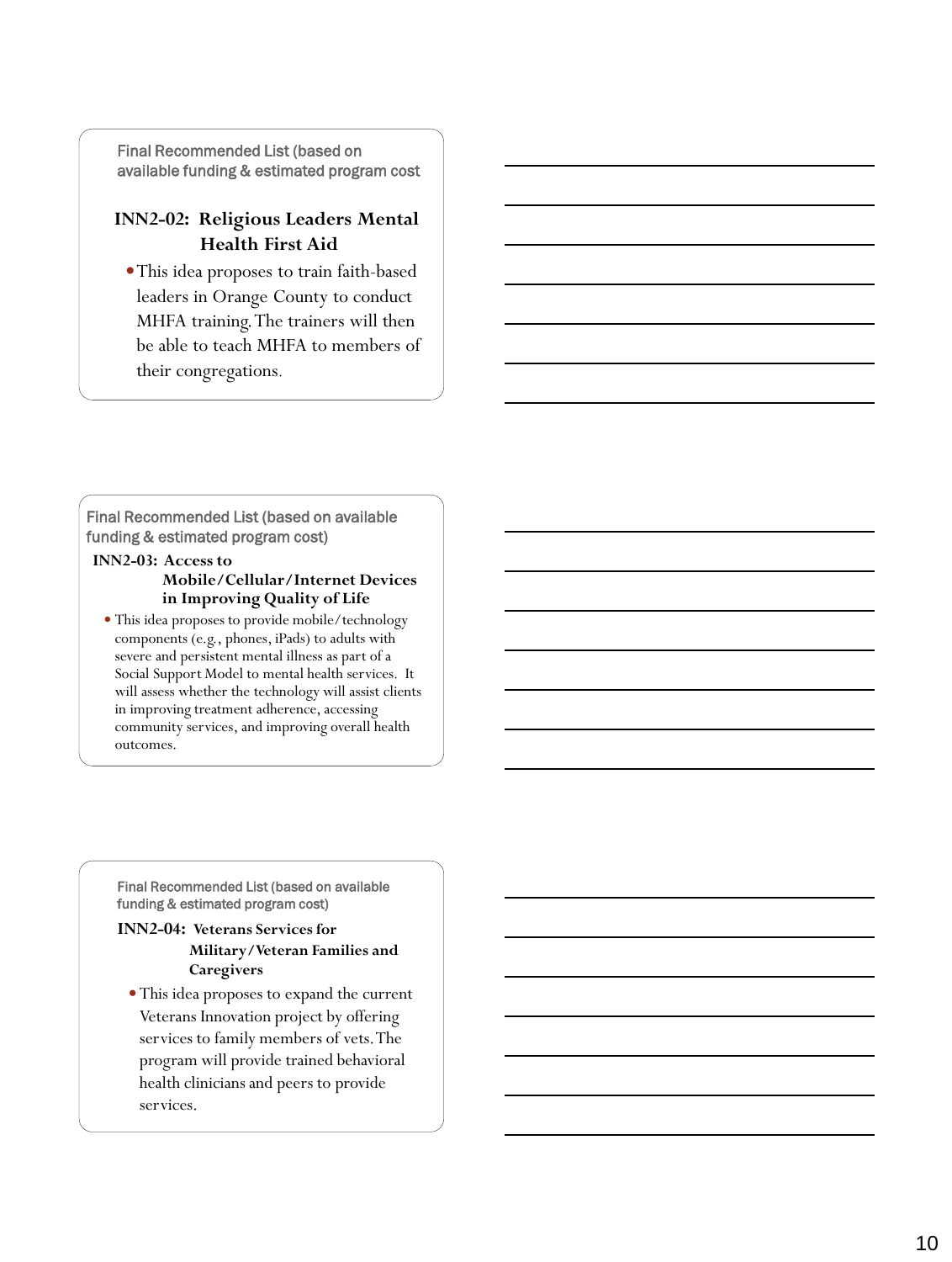Final Recommended List (based on available funding & estimated program cost)

#### **INN2-05 The Brain & Your Health Education Exhibition and Resource Center**

 This program proposes to create an active and experiential learning exhibition for visitors of all ages. The idea is to create a gondola ride through a simulated brain and use an interactive and integrated technology on board to help teach and answer questions about the brain and mental illnesses.

Q & A

## **ACTION ITEMS**

1. Approve Innovation Projects for FY 2013-14 through FY 2015-16

2. Approve the Innovation Budget for FY 2013-14

3. Approve MHSA FY 13/14 Plan Update